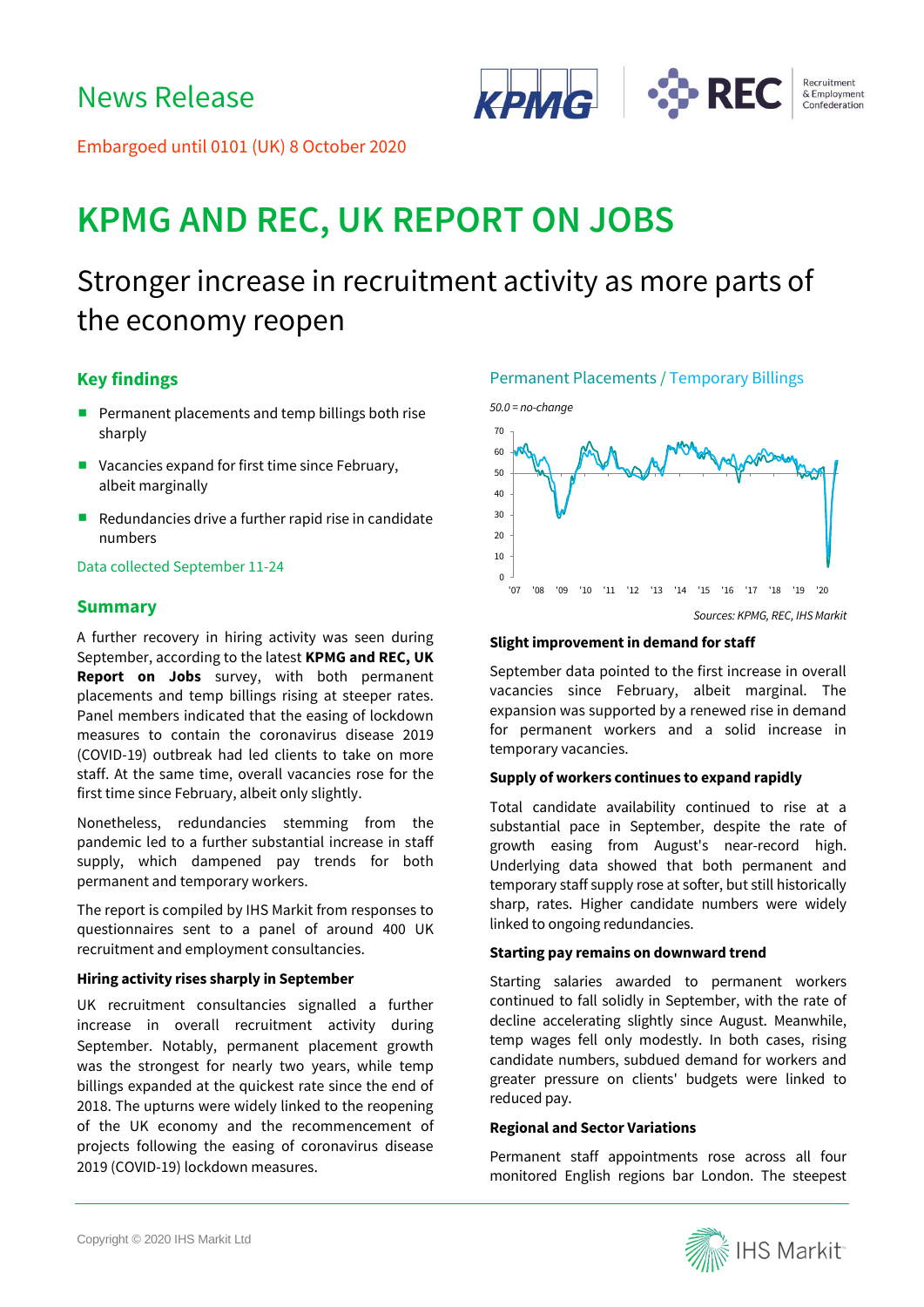### News Release



rate of growth was recorded in the Midlands.

The Midlands recorded the fastest increase in temp billings, followed by the North of England. London was the only monitored English region to register a decline during September, albeit marginal.

Latest data pointed to an increase in vacancies across the private sector during September. Temporary vacancies expanded sharply overall, while permanent roles rose for the first time since February. In the public sector, temporary vacancies rose for the first time in six months, albeit modestly. Meanwhile, permanent roles continued to decline.

Six of the ten monitored job categories noted higher permanent vacancies in September. IT & Computing topped the rankings, and saw a sharp rise in demand overall. Retail and Hotel & Catering saw the most marked drops in permanent vacancies.

Blue Collar saw by far the sharpest increase in temporary vacancies of all ten monitored job categories during September. Steep rises were also signalled for Construction and Engineering roles. The quickest drop in temp staff demand was seen in Retail.

#### **Comments**

Commenting on the latest survey results, James Stewart, Vice Chair at KPMG, said:

*"While it's encouraging to see a further recovery in hiring activity and that growth in permanent staff appointments was the strongest for almost two years, it's concerning to see another rapid rise in total candidate availability.*

*"With increasing unease over what will happen in the coming months with the pandemic, Brexit and with the end of the furlough scheme in sight, the uncertainty for UK business is not going to dissipate anytime soon.*

*"The Government has got challenging times ahead to continue to offer adequate support to business, opportunities for jobs seekers to upskill while helping instil confidence in the UK workforce."*

#### Neil Carberry, Chief Executive of the REC, said:

*"Growing permanent placements and temp billings in September confirm the positive trend recruiters around the country have been reporting to the REC. Given the scale of falls in demand during the lockdown, we would expect a return to positive territory at this stage as demand for staff recovers. But it is great to see it happen. Across the country, the story varies between sectors, but today's survey emphasises the fact that the labour market is always creating roles – our challenge is to help people to find them. That's where the UK's world-leading recruitment sector comes in.*

*"Recruiters are experts on where opportunities lie, and at supporting people to get those new jobs. We have a huge part to play in getting the economy moving again and Government schemes need to leverage the skills we have to offer."*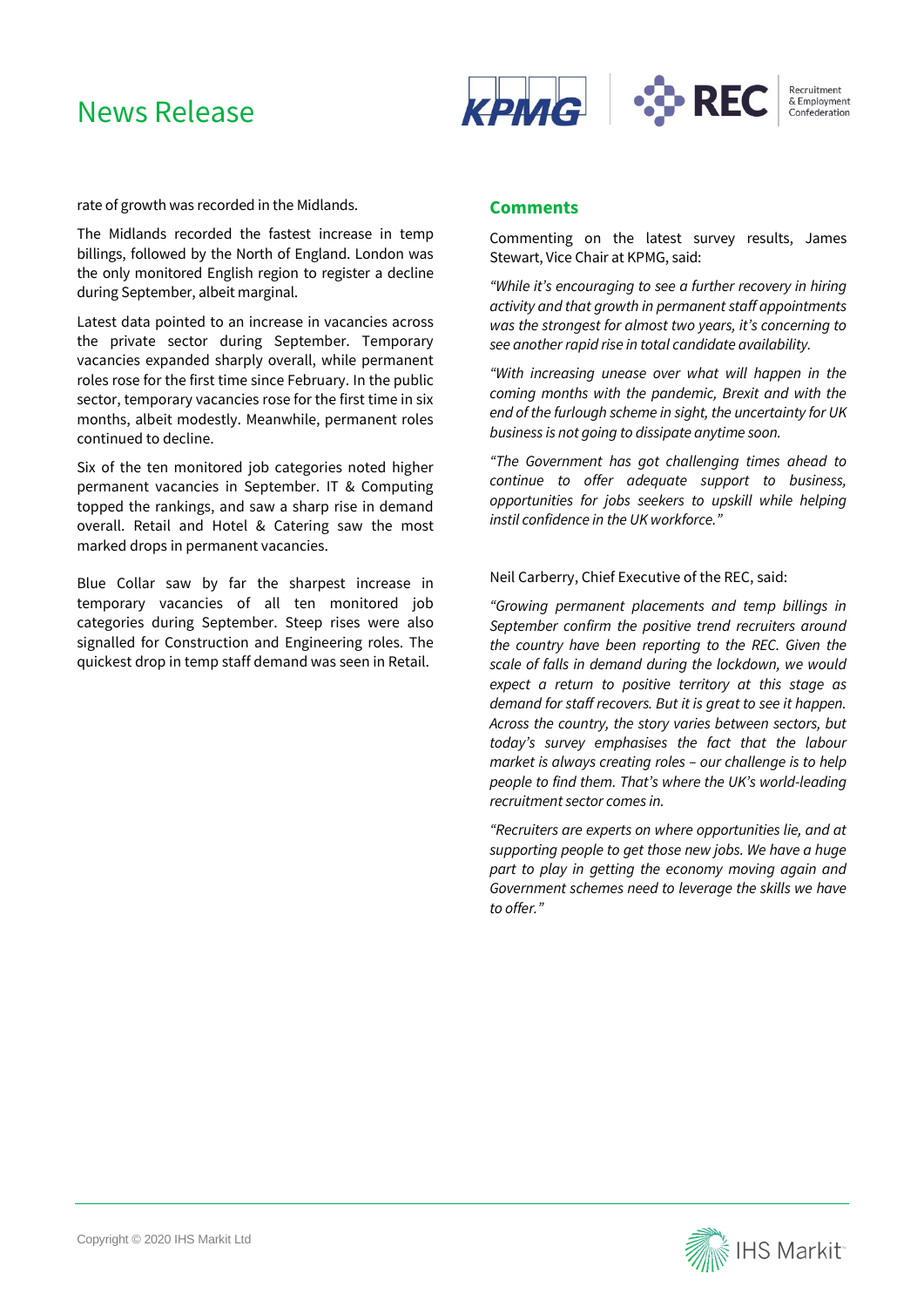## News Release





#### **Contact**

**KPMG** Gill Carson +44 (0) 7768 635843 [gill.carson@kpmg.co.uk](mailto:gill.carson@kpmg.co.uk)

**REC** Josh Prentice Comms & Research Officer T: +44 (0)20 7009 2129 [josh.prentice@rec.uk.com](mailto:josh.prentice@rec.uk.com) **REC** Ciaran Price PR Manager +44 (0)20 7009 2192 [ciaran.price@rec.uk.com](mailto:ciaran.price@rec.uk.com)

**IHS Markit**  Annabel Fiddes Associate Director +44 1491 461 010 [annabel.fiddes@ihsmarkit.com](mailto:annabel.fiddes@ihsmarkit.com)

#### **Methodology**

The KPMG and REC, UK Report on Jobs is compiled by IHS Markit from responses to questionnaires sent to a panel of around 400 UK recruitment and employment consultancies.

Survey responses are collected in the second half of each month and indicate the direction of change compared to the previous month. A diffusion index is calculated for each survey variable. The index is the sum of the percentage of 'higher' responses and half the percentage of 'unchanged' responses. The indices vary between 0 and 100, with a reading above 50 indicating an overall increase compared to the previous month, and below 50 an overall decrease. The indices are then seasonally adjusted.

Underlying survey data are not revised after publication, but seasonal adjustment factors may be revised from time to time as appropriate which will affect the seasonally adjusted data series.

For further information on the survey methodology, please contac[t economics@ihsmarkit.com.](mailto:economics@ihsmarkit.com)

Full reports and historical data from the KPMG and REC, UK Report on Jobs are available by subscription. Please contact economics@ihsmarkit.com.

#### **About KPMG**

KPMG LLP, a UK limited liability partnership, operates from 21 offices across the UK with approximately 17,600 partners and staff. The UK firm recorded a revenue of £2.40 billion in the year ended 30 September 2019. KPMG is a global network of professional firms providing Audit, Tax, Legal and Advisory services. It operates in 154 countries and has 200,000 professionals working in member firms around the world. The independent member firms of the KPMG network are affiliated with KPMG International Cooperative ("KPMG International"), a Swiss entity. Each KPMG firm is a legally distinct and separate entity and describes itself as such.

#### **About REC**

The REC is the voice of the recruitment industry, speaking up for great recruiters. We drive standards and empower recruitment businesses to build better futures for their candidates and themselves. We are champions of an industry which is fundamental to the strength of the UK economy. Find out more about the Recruitment & Employment Confederation a[t www.rec.uk.com.](http://www.rec.uk.com/)

#### **About IHS Markit**

IHS Markit (NYSE: INFO) is a world leader in critical information, analytics and solutions for the major industries and markets that drive economies worldwide. The company delivers next-generation information, analytics and solutions to customers in business, finance and government, improving their operational efficiency and providing deep insights that lead to well-informed, confident decisions. IHS Markit has more than 50,000 business and government customers, including 80 percent of the Fortune Global 500 and the world's leading financial institutions.

IHS Markit is a registered trademark of IHS Markit Ltd. and/or its affiliates. All other company and product names may be trademarks of their respective owners © 2020 IHS Markit Ltd. All rights reserved.